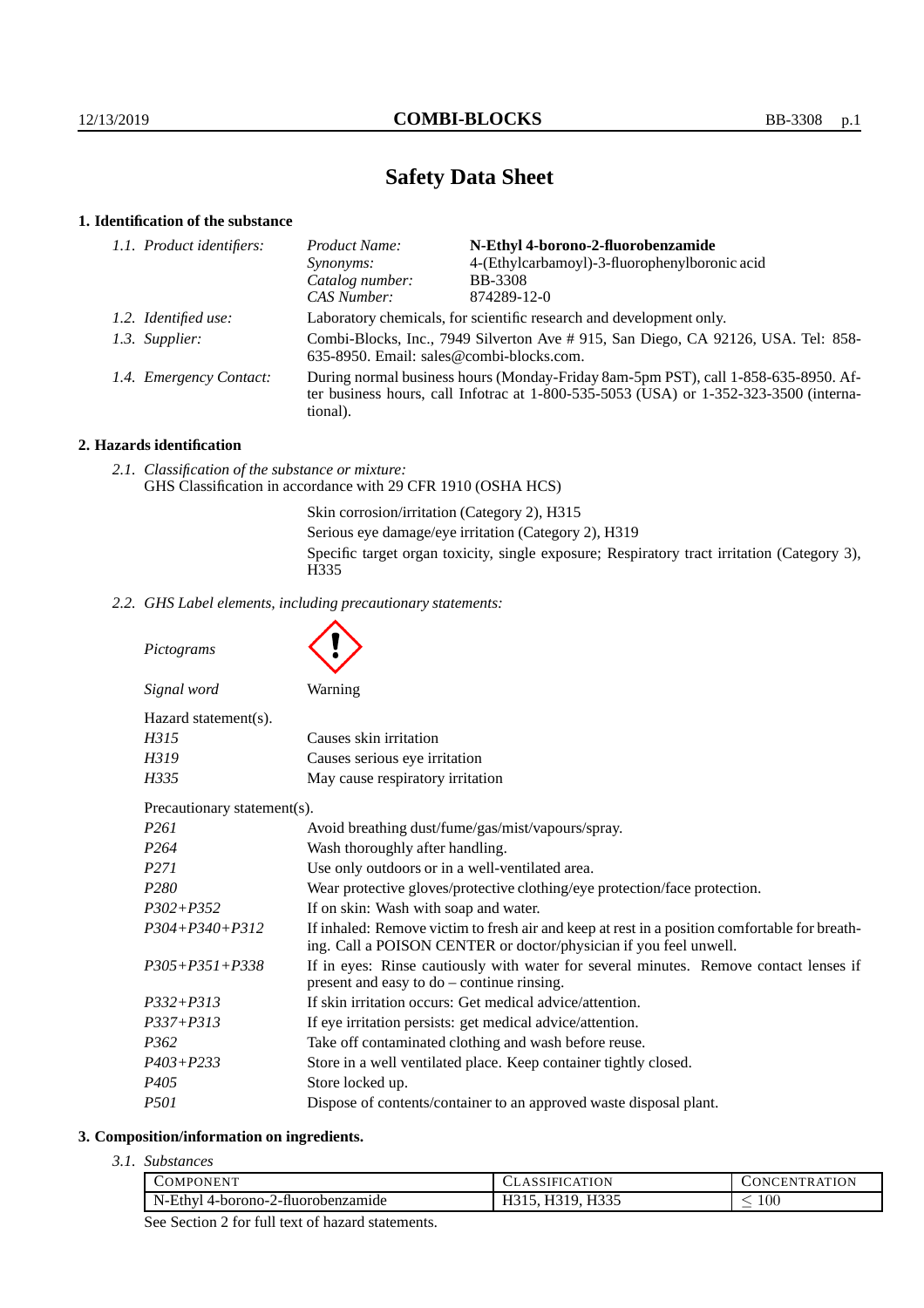## **4. First aid measures**

*4.1. Description of first aid measures.*

| Consult a physician. Show this safety data sheet to the doctor in attendance. Move out of<br>dangerous area.                                         |
|------------------------------------------------------------------------------------------------------------------------------------------------------|
| Remove victim to fresh air and keep at rest in a position comfortable for breathing. Call a<br>POISON CENTER or doctor/physician if you feel unwell. |
| Wash with soap and water.                                                                                                                            |
| Rinse cautiously with water for several minutes. Remove contact lenses if present and<br>easy to $do$ – continue rinsing.                            |
| Wash out mouth with copious amounts of water for at least 15 minutes. Seek medical<br>attention.                                                     |
|                                                                                                                                                      |

- *4.2. Most important symptoms and effects, both acute and delayed:* See Section 2.2 and/or in Section 11.
- *4.3. Indication of any immediate medical attention and special treatment needed:* No data.

#### **5. Fire fighting measures**

- *5.1. Extinguishing media:* Use dry sand, dry chemical or alcohol-resistant foam for extinction.
- *5.2. Special hazards arising from the substance or mixture:* Carbon monoxide, nitrogen oxides, hydrogen fluoride.
- *5.3. Advice for firefighters:* Wear self-contained breathing apparatus for firefighting if necessary.
- *5.4. Further information:* No data available.

#### **6. Accidental release measures**

- *6.1. Personal precautions, protective equipment and emergency procedures:* Ensure adequate ventilation. Use personal protective equipment.
- *6.2. Environmental precautions:* Should not be released into the environment. See Section 12 for additional ecological information.
- *6.3. Methods and materials for containment and cleaning up:* Sweep up or vacuum up spillage and collect in suitable container for disposal.
- *6.4. Reference to other sections:* Refer to protective measures listed in Sections 8 and 13.

#### **7. Handling and storage**

- *7.1. Precautions for safe handling:* Avoid contact with skin and eyes. Avoid inhalation of vapour or mist. Keep away from sources of ignition - No smoking. Take measures to prevent the build up of electrostatic charge. For precautions see section 2.2.
- *7.2. Conditions for safe storage, including any incompatibilities:* Keep container tightly closed in a dry and well-ventilated place. Containers which are opened must be carefully resealed and kept upright to prevent leakage.
- *7.3. Specific end use(s):* Laboratory chemicals, for scientific research and development only.

#### **8. Exposure Controls / Personal protection**

*8.1. Control parameters:*

*Components with workplace control parameters:* Contains no substances with occupational exposure limit values.

*8.2. Exposure controls:*

*Appropriate engineering controls:* Ensure that eyewash stations and safety showers are close to the workstation location. Ensure adequate ventilation, especially in confined areas. Use only under a chemical fume hood.

*Personal protective equipment:*

| Eye/face protection: | Wear appropriate protective eyeglasses or chemical safety goggles as described by OSHA's<br>eye and face protection regulations in 29 CFR 1910.133 or European Standard EN166.                                                                                                                                         |
|----------------------|------------------------------------------------------------------------------------------------------------------------------------------------------------------------------------------------------------------------------------------------------------------------------------------------------------------------|
| Skin protection:     | Handle with gloves. Gloves must be inspected prior to use. Use proper glove removal<br>technique (without touching glove's outer surface) to avoid skin contact with this product.<br>Dispose of contaminated gloves after use in accordance with applicable laws and good<br>laboratory practices. Wash and dry hands |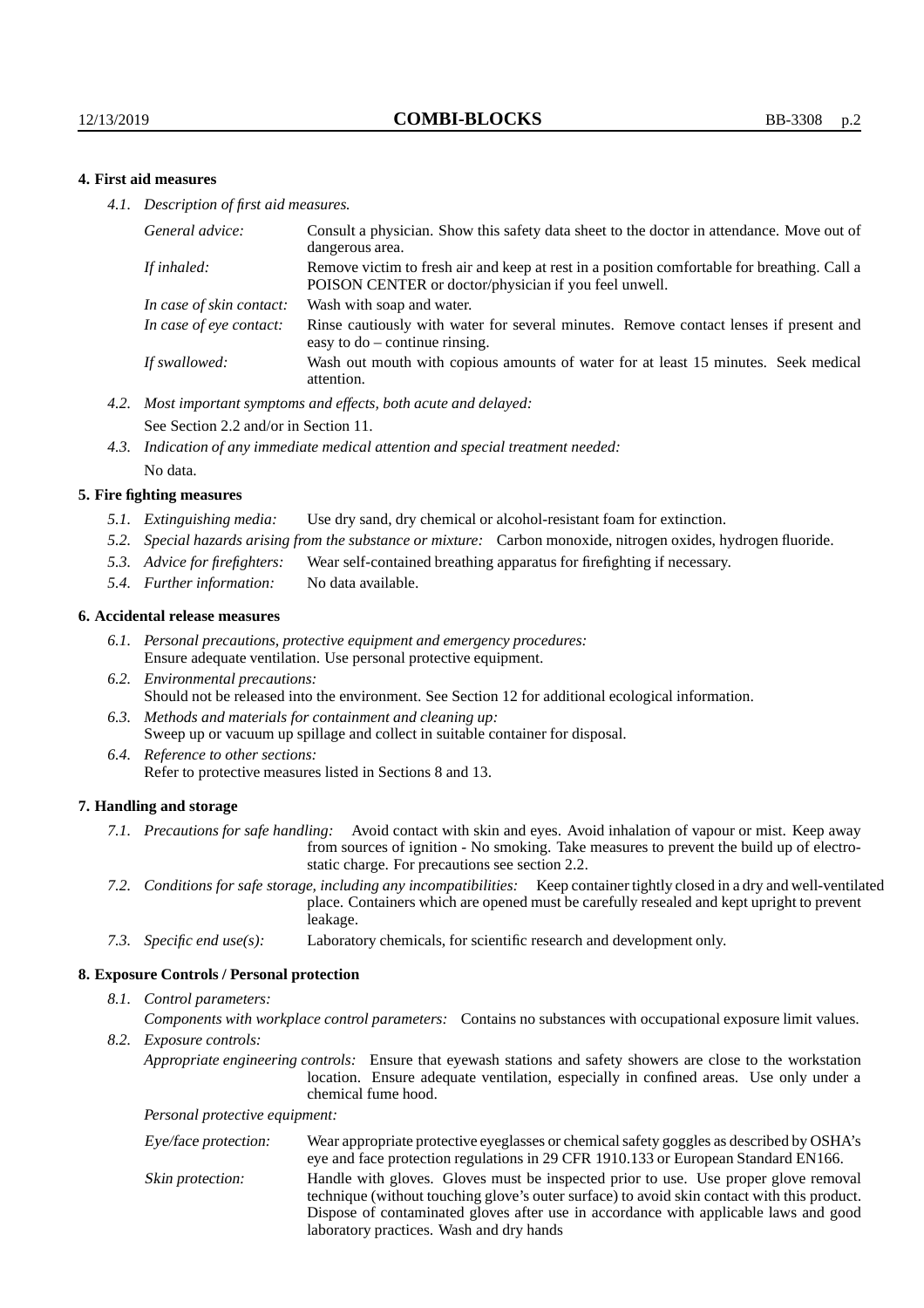| <b>Body Protection:</b> | Complete suit protecting against chemicals, Flame retardant antistatic protective clothing.                       |
|-------------------------|-------------------------------------------------------------------------------------------------------------------|
|                         | The type of protective equipment must be selected according to the concentration and                              |
|                         | amount of the dangerous substance at the specific workplace.                                                      |
| Respiratory protection: | No protective equipment is needed under normal use conditions.                                                    |
|                         | Control of environmental exposure: Prevent further leakage or spillage if safe to do so. Do not let product enter |
|                         | drains.                                                                                                           |

## **9. Physical and chemical properties**

*9.1. Information on basic physical and chemical properties*

| (a)                        | Appearance:                                   | Solid          |
|----------------------------|-----------------------------------------------|----------------|
| (b)                        | Odour:                                        | No data        |
| (c)                        | Odour Threshold:                              | No data        |
| (d)                        | pH:                                           | No data        |
| (e)                        | Melting point/freezing point:                 | $150 - 170$ °C |
| (f)                        | Initial boiling point and boiling range:      | No data        |
| (g)                        | Flash point:                                  | No data        |
| (h)                        | Evaporatoin rate:                             | No data        |
| (i)                        | Flammability (solid, gas):                    | No data        |
| (j)                        | Upper/lower flammability or explosive limits: | No data        |
| $\left( k\right)$          | Vapour pressure:                              | No data        |
| $\left( \mathrm{l}\right)$ | Vapour density:                               | No data        |
| (m)                        | Relative density:                             | No data        |
| (n)                        | Water solubility:                             | No data        |
| $\circ$                    | Partition coefficient: n-octanol/water:       | No data        |
| (p)                        | Auto-ignition:                                | No data        |
| (q)                        | Decomposition temperature:                    | No data        |
| (r)                        | Viscosity:                                    | No data        |
| (s)                        | Explosive properties:                         | No data        |
| (t)                        | Oxidizing properties:                         | No data        |

*9.2. Other safety information:*

| Formula          | $C_9H_{11}BFNO_3$ |
|------------------|-------------------|
| Molecular weight | 211.0             |
| CAS Number       | 874289-12-0       |

## **10. Stability and reactivity**

- *10.1. Reactivity* No data
- *10.2. Chemical stability* Stable under recommended storage conditions.
- *10.3. Possibility of hazardous reactions* No data
- *10.4. Conditions to avoid*
- *10.5. Incompatible material* No data.
- *10.6. Hazardous decomposition products:*

Hazardous decomposition products formed under fire conditions: Carbon monoxide, nitrogen oxides, hydrogen fluoride.

| Other decomposition products: | No data        |
|-------------------------------|----------------|
| In the event of fire:         | See Section 5. |

## **11. Toxicological information**

*11.1 Information on toxicological effects*

| Acute toxicity:                    | No data available.                |
|------------------------------------|-----------------------------------|
| Skin irritation/corrosion:         | No data available.                |
| Eye damage/irritation:             | Causes serious eye irritation.    |
| Respiratory or skin sensitization: | May cause respiratory irritation. |
| Germ cell mutagenicity:            | No data available.                |
| Carcinogenicity:                   | No data available.                |